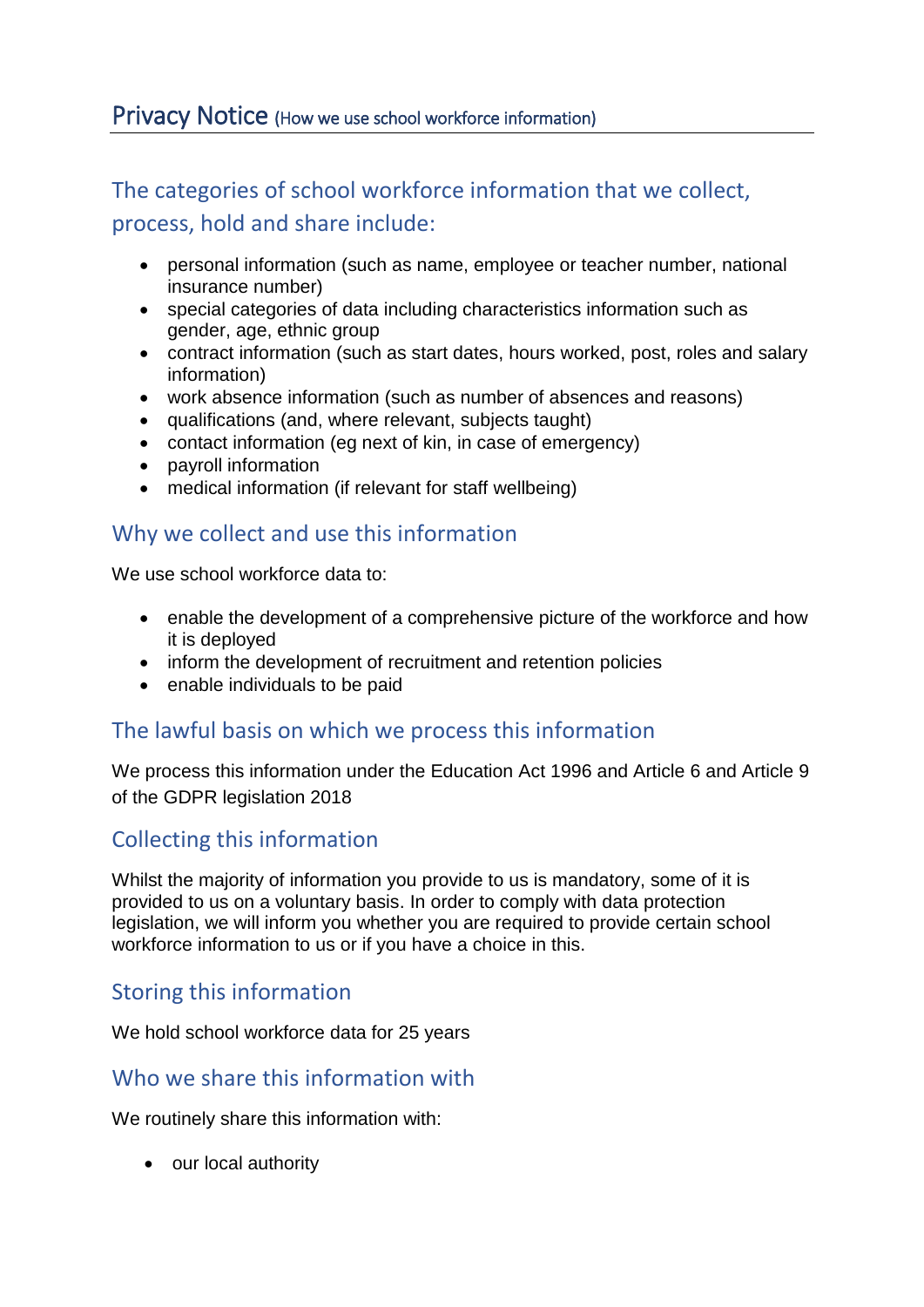- the Department for Education (DfE)
- Nottingham Catholic Diocese

### Why we share school workforce information

We do not share information about workforce members with anyone without consent unless the law and our policies allow us to do so.

We are required to share information about our staff with the DfE under section 5 of the Education (Supply of Information about the School Workforce) (England) Regulations 2007 and amendments.

## Data collection requirements

The DfE collects and processes personal data relating to those employed by schools (including Multi Academy Trusts) and local authorities that work in state funded schools (including all maintained schools, all academies and free schools and all special schools including Pupil Referral Units and Alternative Provision). All state funded schools are required to make a census submission because it is a statutory return under sections 113 and 114 of the Education Act 2005

To find out more about the data collection requirements placed on us by the Department for Education including the data that we share with them, go to [https://www.gov.uk/education/data-collection-and-censuses-for-schools.](https://www.gov.uk/education/data-collection-and-censuses-for-schools)

The department may share information about school employees with third parties who promote the education or well-being of children or the effective deployment of school staff in England by:

- conducting research or analysis
- producing statistics
- providing information, advice or quidance

The department has robust processes in place to ensure that the confidentiality of personal data is maintained and there are stringent controls in place regarding access to it and its use. Decisions on whether DfE releases personal data to third parties are subject to a strict approval process and based on a detailed assessment of:

- who is requesting the data
- the purpose for which it is required
- the level and sensitivity of data requested; and
- the arrangements in place to securely store and handle the data

To be granted access to school workforce information, organisations must comply with its strict terms and conditions covering the confidentiality and handling of the data, security arrangements and retention and use of the data.

For more information about the department's data sharing process, please visit: <https://www.gov.uk/data-protection-how-we-collect-and-share-research-data>